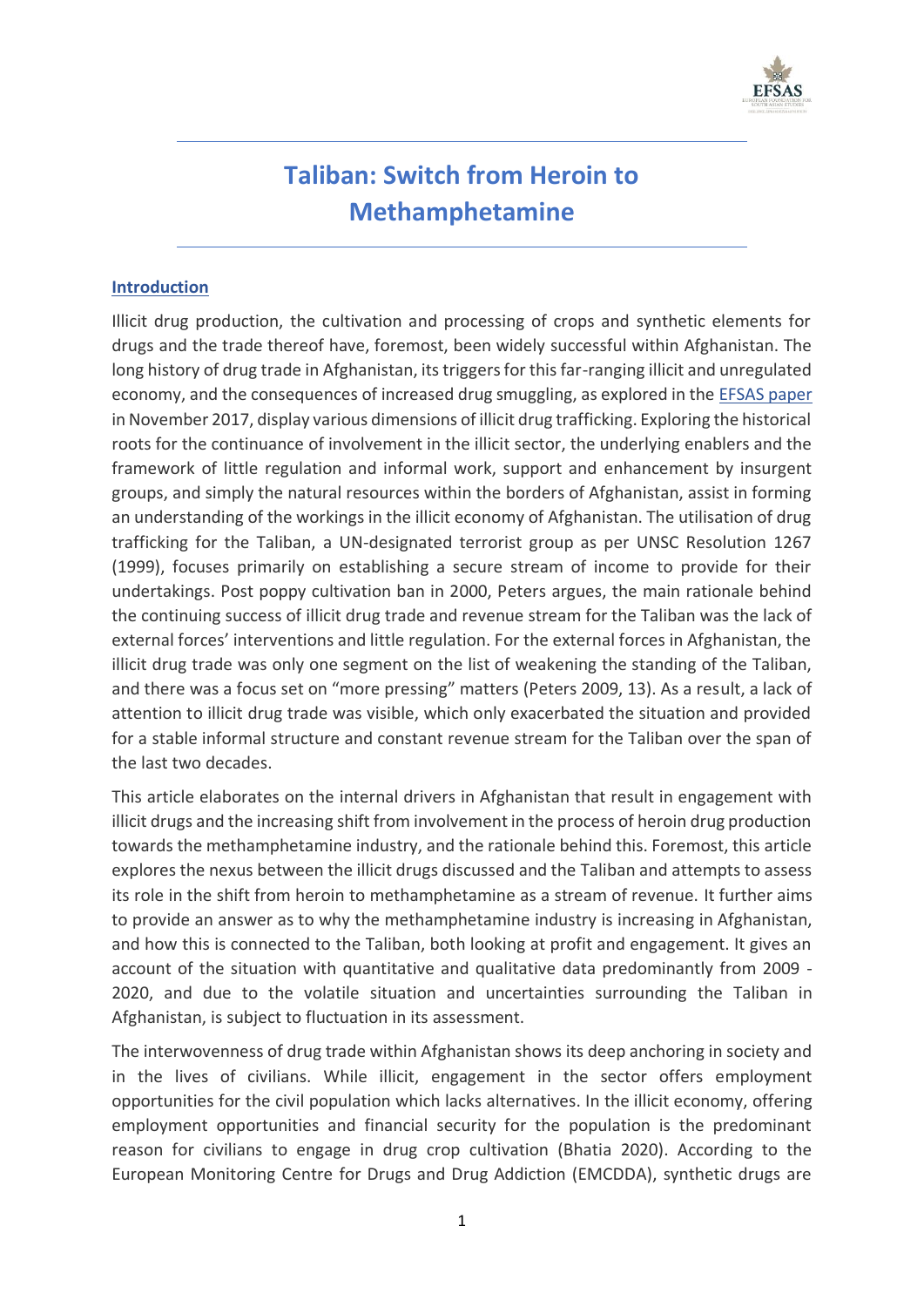

estimated to contribute as much as EUR 46.8 million to local wages per year (EU4MD 2020, 22). Approximately one out of ten Afghans is engaged in the drugs business (Latifi 2021). What is presented as opportunism, often results in dependency and debt traps for persons, particularly in rural communities, to the traffickers of the drugs (A more detailed description of possible dependency due to payments is visible in **Figure 2**), and thus an obligation of continued engagement with the illicit economy becomes necessary (Colhoun 2021). Particularly in the presence of volatile economic stability, the production and engagement with the process of production increases, because it enables a more secure income stream for those who otherwise would become victims of the fluctuations and insecurities flowing from insecurity and instability in Afghanistan (Parenti 2015). The current political instability in Afghanistan leads to more vulnerability of local communities to engage in the manufacturing and production of heroin and methamphetamine (UNODC 2021, 40). Overall, the illicit drugs economy is Afghanistan's single largest economic sector, and it employs more people than any other economic sector in Afghanistan (Mansfield 2019b). Mansfield estimates a 500,000 people full-time workforce in the illicit sector for opiate production alone in 2018, which as will become apparent through this article, is not all.

Opportunism for the Taliban, however, is a dominant underlying driver for their engagement with illicit drug trade, where much is to gain. Though profitability estimates diverge, Taliban's engagement with the illicit drug economy is widely present and is a viable revenue stream. Latifi, for instance, estimates drug trade to amount to a revenue of \$420 million a year for the Taliban (and other drug gangs), which allows for substantial financing (Latifi 2021). Among others, the Taliban's tactical campaign banning poppy cultivation and destruction of crops in 2000 to gain legitimacy, and then particularly with the reintroduction of cultivation after that strategic undertaking failed, displayed its involvement and substantial interest in the sector (Mansfield 2019b). Because poppy cultivation and heroin has become a staple for Afghanistan, it has gained large prominence beyond Afghanistan's borders in the sense of research and estimations of production by the industry, mainly because of the effects of the drugs in the peripheries of Afghanistan, i.e., higher addiction levels. This resulted in increased attention, and considering the current events, masking a disengagement with opiates assists the Taliban in its search for legitimacy from a broad range of States once again in 2021. The nexus between Taliban engagement in the illicit drug economy, and the increasing methamphetamine industry in Afghanistan, provides for an intriguing angle and analysis into the Taliban's role in the drug trade and allows for an assessment of future ventures and priority-setting by the Taliban in the drug economy in Afghanistan.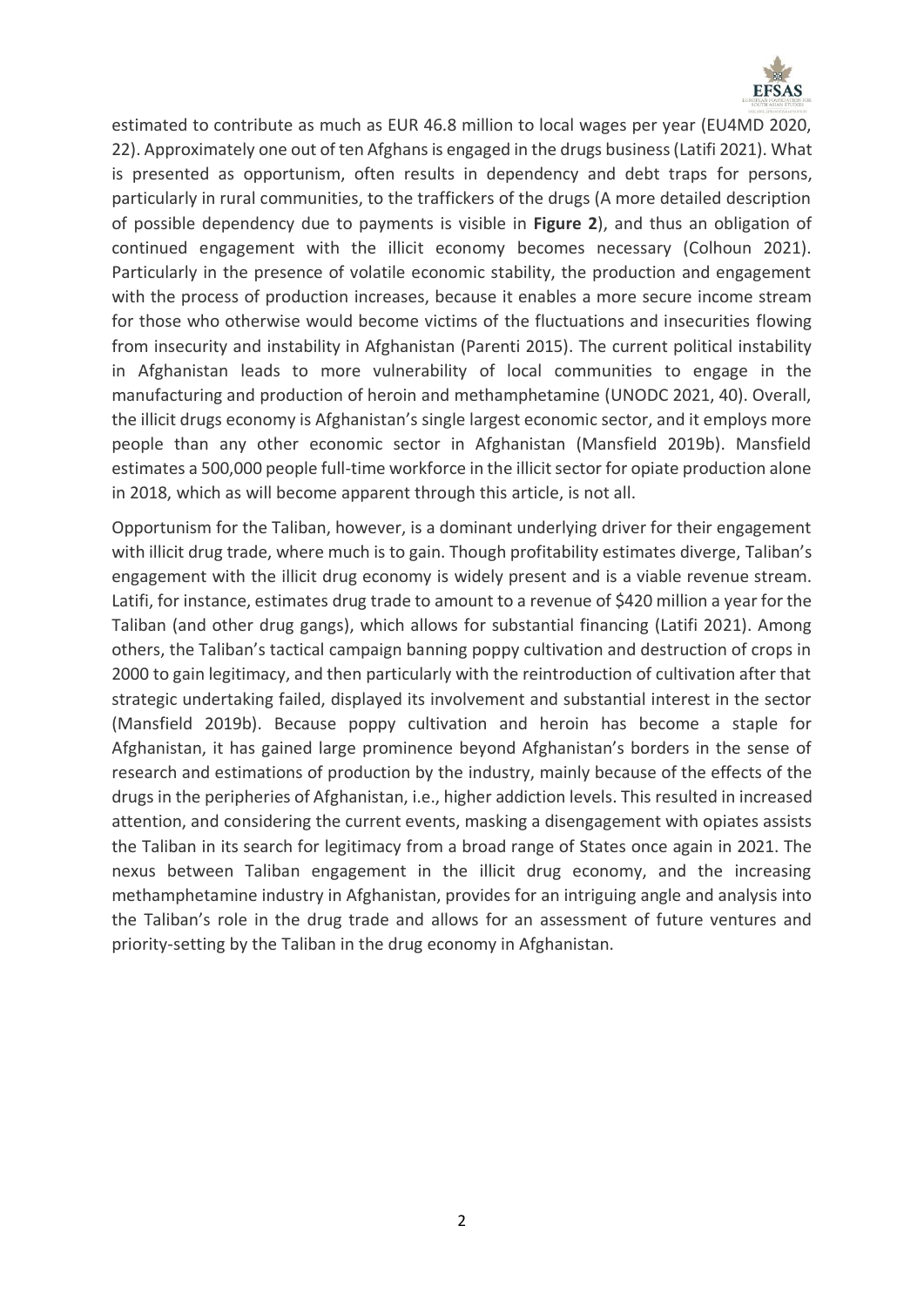

### **From Heroin to Methamphetamine**

Heroin, produced by the means of poppy cultivation and subsequent drug labs for processing, has been at the centre of attention of Afghan illicit drug trade for decades. As displayed in **Figure 1**, the production of oven-dried opium, which at a later stage of the processing is referred to as heroin, balances somewhere around 6,000 tons produced per year (WDR 2021). A shift from 263,000 ha of net opium poppy cultivation in 2018 to 163,000 ha in 2019, which is a 38% decrease, and a 37% increase of poppy cultivation from 2019 to 2020 (UNODC 2021), with steady production of oven-dried opium, suggests a large stock and storage of opium poppy (Zeiler 2021), which shows potential for steady sales in the event of a poppy cultivation ban. Currently, the prices of opiates have surged due to an uncertain upcoming season because of indicated bans on cultivation. Prices have almost tripled from \$70 to \$200 for raw opium (WSJ 2021).



While the illicit drug economy of heroin has not seen a large decline in the past years, the methamphetamine industry increased significantly. In recent years, also expert scholars and international organizations like UNODC have put limited but increasing attention to the methamphetamine industry in Afghanistan. In 2014, the first account by the UNODC of methamphetamine processing and trade in Afghanistan was made (S/2020/415). Estimating the amounts of methamphetamine produced in Afghanistan is difficult and most estimates come from field research and inquiries with locals working in the industry, however mapping of methamphetamine processing locations is not easy to achieve because of the production format. State-wide approximations are subject to inaccuracy because of the regional differences and foci points of field research. Looking at, for instance, Bakwa estimations and analyses according to cooks in laboratories, an approximate of 65.5 tons per month (786 tons per year) of crystal methamphetamine could be produced if the scale of production is similar in other locations compared to Bakwa (EU4MD 2020). While by far not exceeding the longstanding numbers of heroin production in Afghanistan, the increasing methamphetamine industry gives way for new profit margins for the Taliban due to the low ingredient costs as well as little necessity for large laboratories, and large scales of production and a competitive pricing (S/2020/415), and lacking international attention.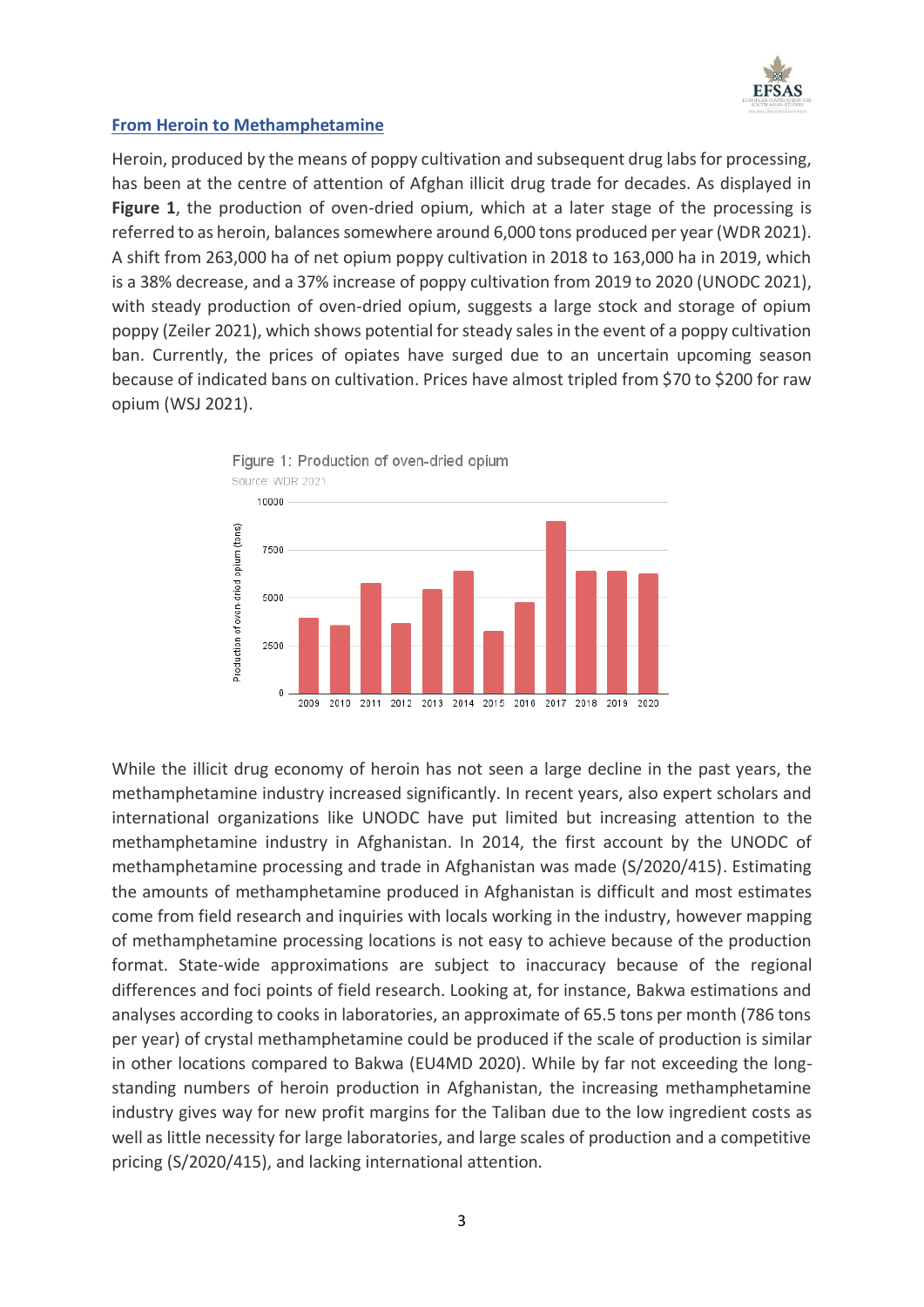

Ephedra, a plant naturally grown in the region, plays a major role. The ephedra plant first originated in Western Afghanistan (Bhatia 2020) and found its original use in firewood or healing kidney diseases (Al Jazeera 2021b). Ephedra has been a legitimate crop for several years (Mansfield 2021a), and is not internationally controlled, contrasting the more known substance P-2-P (Phenyl-2-Propanone), and its increasing regulation (UNODC 2021). Because of the natural occurrence of ephedra plants, and the easy processing to ephedrine within household settings, an enhanced opportunism is visible in the trade of methamphetamine. Natural-grown ephedra has various advantages over the extraction of ephedrine through chemical processes, as well as poppy cultivation for the processing of heroin. Foremost, ephedra grown naturally does not require cultivation, and as such with both attention by persons employed, as well as possible strikes and mapping of cultivated land for illicit drug use become increasingly difficult. Furthermore, since it does not require cultivation, it is an affordable material to process ephedrine and make use of this to produce methamphetamine. To illustrate, while in Myanmar, the price for a kilogram of methamphetamine surpasses \$3,000, utilising primarily P-2-P substances, in Afghanistan this price is estimated merely around \$280 per kilogram (EMCDDA 2020), because it is no longer based on purely synthetically extracted methamphetamine components.

Analysing the scale of production for methamphetamine in Afghanistan is difficult. While mapping covers large areas for heroin laboratories and poppy fields, the methamphetamine industry is rather under-researched. Mansfield states that many heroin labs now focus more on methamphetamine production due to the lowered cost of production (Mansfield 2021a). These interviews conducted in Afghan drug laboratories indicate growing awareness of the profitability, and a shift towards the methamphetamine industry and an ephedra-based production over heroin. His observations in the drug labs of "buckets of green gue", being ephedra, which is soaked in water to be processed to ephedrine which then is used for the processing of methamphetamine, contrast the old-sketched picture of cough mixture bottles that would originally be used to attain methamphetamine. Mansfield describes the astonishment he faced when some cooks said that it was far too expensive to extract methamphetamine from cough mixtures, and the possibility to halve the costs of production through ephedra-based production. While these accounts help illuminate the situation, reports on potential methamphetamine production numbers in Afghanistan are rare, and if present, merely mapping a small area within a limited scope. On an international level of research and monitoring, the UNODC, in its 2021 world drug report, notes that there is an increasing methamphetamine production and a growing ATS (Amphetamine-type Stimulants, which includes methamphetamine, ecstasy, and crystal methamphetamine) market in South and Southeast Asia (UNODC 2021). In its 2021 report, the analysis of the growing methamphetamine industry in Afghanistan projects the increasing Afghan-based production due to seizures in bordering countries, particularly the accounts of 90% Afghan-origin seized methamphetamine in Iran in 2019, which in 2015 was at merely 10% mark, and a 700% increase from 2018 to 2019 of methamphetamine seizures within Afghanistan (UNODC 2021, 40).

The methamphetamine industry offers employment to some 20,000 persons, of which approximately 5,000 people are employed in methamphetamine labs, and the contribution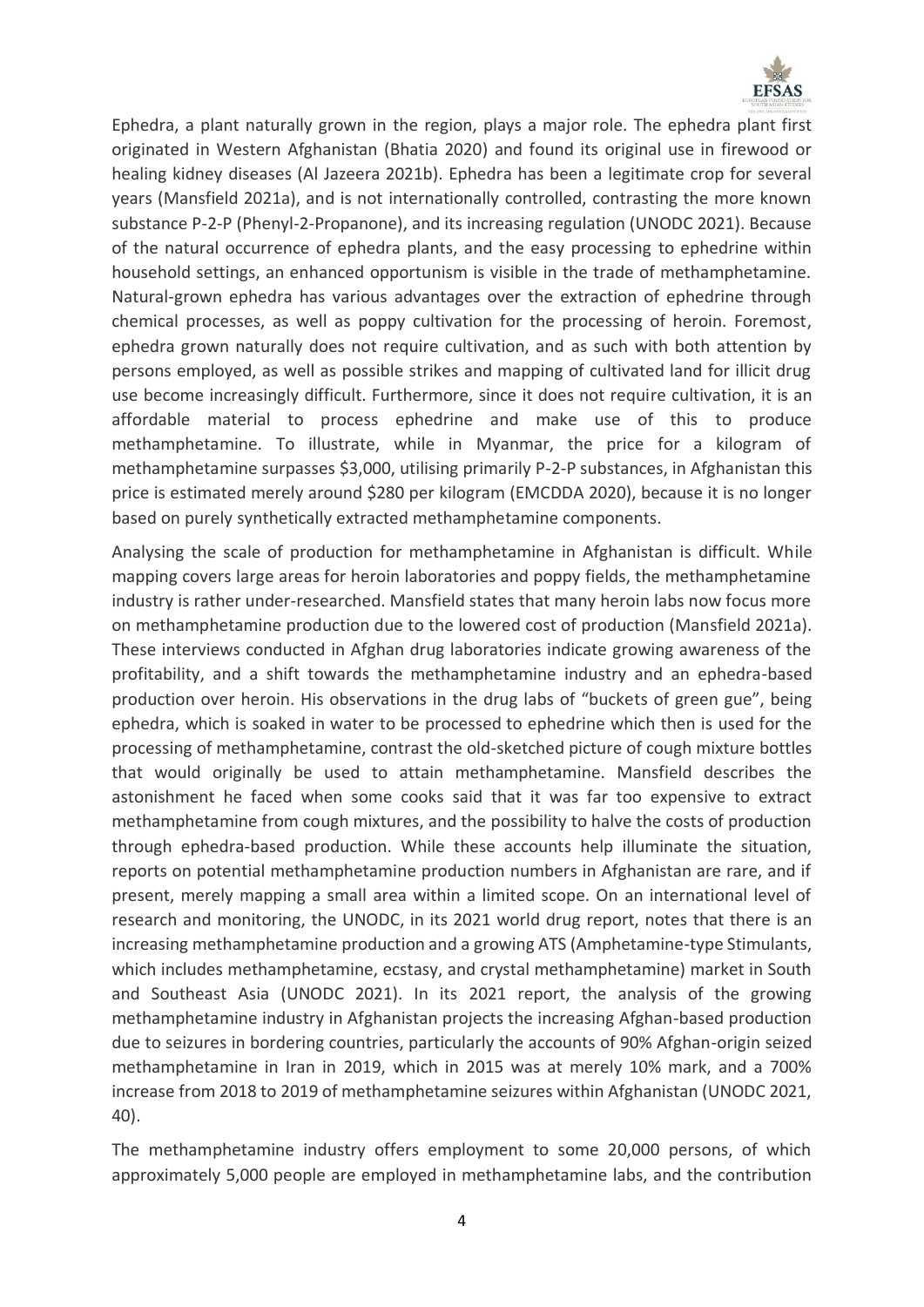

for those in the methamphetamine industry to the local wages is an estimated \$55 million per year, which makes it appealing to local communities (Billing 2021). Moreover, little land and professional equipment is necessary for civilians to make a living from engaging in the industry, which enhances willingness to partake. Of course, civilian involvement and labour forces are the underlying requirement for an industry to function, be it licit or illicit. Where it is easy to make money, greedy fingers will not hesitate to roam. This linkage leads to an analysis of the Taliban's role in illicit drugs and their insurgency.

### **Nexus between illicit drugs and the Taliban**

In an illicit drug economy of this scale, it requires some sort of structural oversight. The Taliban has taken on this role, and profit largely from it. Taliban's involvement in drug trade for decades has resulted in a deep dependency on the illicit economy, with the ultimate objective of involvement being the security of having financial inflow, otherwise volatile and subject to fluctuations, because of the groups' status over the years. After the Taliban's rapid takeover in Afghanistan in August 2021, and its revised working structure with press conferences to project a less violent group, it seems the Taliban has reconsidered its appearance and reactions to it. As in 2000, where the Taliban attempted to re-establish dialogue with the international community through their ambiguous diplomatic efforts, receiving international recognition appears as a priority once again, where banning drug production aids its cause. On 17 August, Zabihullah Mujahid, a Taliban spokesperson, stated the following in response to a question about illicit drug trade in Afghanistan:

*"[Afghanistan] will not have [sic] produce any narcotics. [...] From now on, nobody's going to get involved, nobody can be involved in drug smuggling. [...] From now on, Afghanistan will be a narcotics-free country, but it needs international assistance. The international community should help us so that we can have alternative crops. We can provide alternative crops. Then, of course, very soon, we can bring it to an end" (Al Jazeera 2021b).*

Unsurprisingly, and strategically a tactical move, the Taliban attempts to gain legitimacy, and masks its lacking genuineness by, though with all likelihood temporarily, stopping, or seemingly doing so, the production of narcotics in Afghanistan. While it appeases for the time being, how long this camouflage will last, similarly, to promises made regarding non-violent behaviour and women rights, though already stated these will be within the framework of Sharia law, is yet to be established. With a historical understanding of the dynamics between the Taliban and drug trafficking, it would be obscure to move away from the profitable, unregulated business and infrastructure network, and harbor it provides to the Taliban and its undertakings. Simply, it would create trouble to do so in the eyes of civilians whose livelihood depends on this economy, and in component prices that would soar and reshuffle the importance of Afghanistan's drug trade on a global scale, which would only hurt the Taliban in declining revenues in the long run. How the situation will unfold will become clearer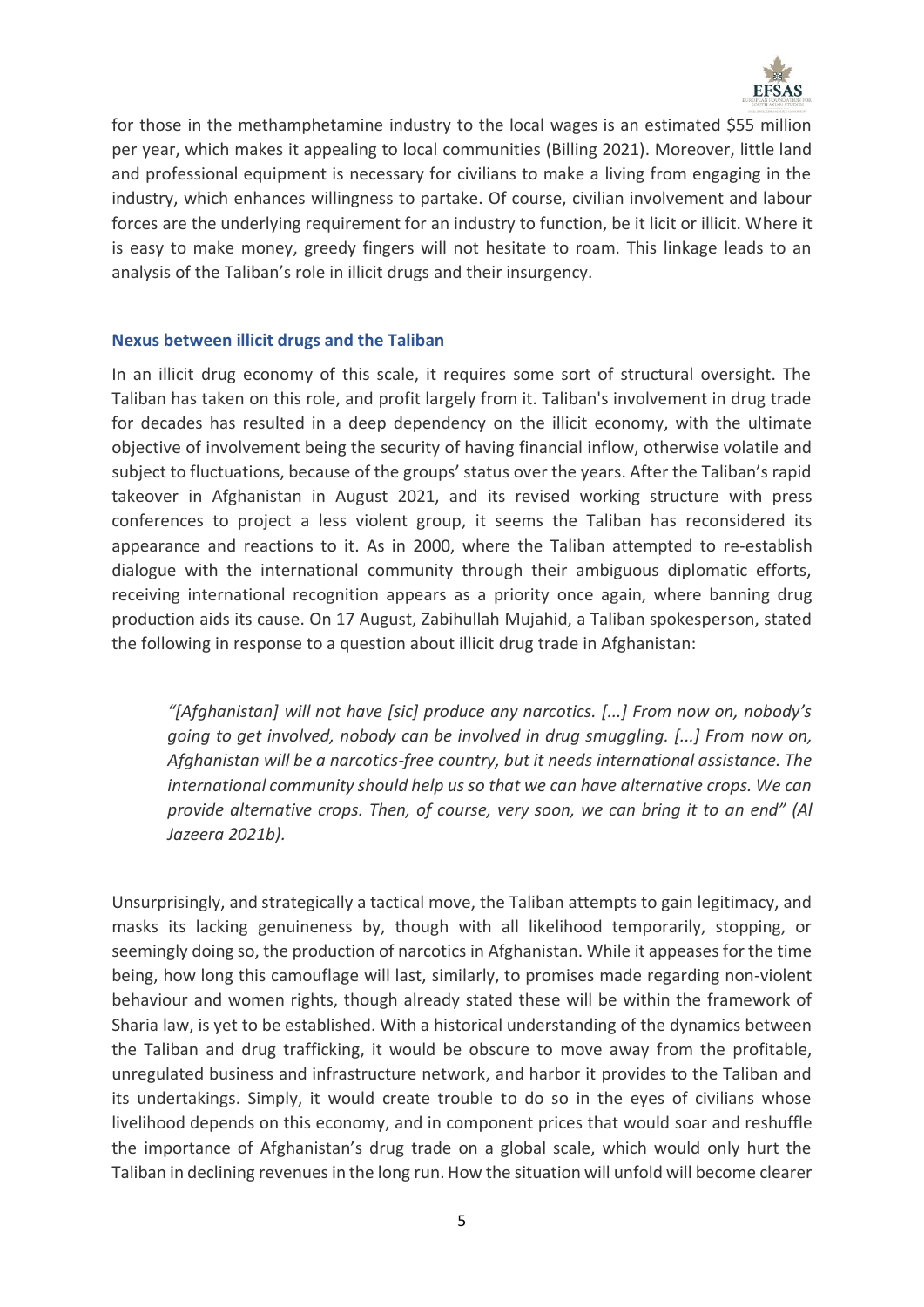

in the coming months. Notably, there have been accounts that the Taliban has specified an opium production ban (WSJ 2021). What is of vital importance in this context, is to note and be aware of the biases of news reaching from Afghanistan, and the twisting of rumours into facts and thereout resulting inconsistencies and false information. This article follows the perception that Taliban 2.0, as widely referred to, is masking its actual aims, and therefore increasing its chances of legitimation from a broader range of States. Factually, there have been news outlets and spokespersons speaking about a ban, however there is no account of actual discussions about a ban on a local and regional level. Mansfield explains, the soaring of prices currently originates from insecurities about what the next months will bring, particularly the cultivation season for opium poppies in the south from mid-November to the end of December (Mansfield 2021b). Keeping in mind the volatile situation and uncertainties for the coming months, these reactions are normal and likely not connected to a superficial account of Mujahid, the Taliban spokesperson, in response to a question at a press conference.

Underlying, both for heroin and methamphetamine production, for the past decades, researchers and reports have described various ways how the Taliban generate profit through drug trafficking. Accounts diverge largely, not the least in their exaggeration of figures and accuracy (Mansfield 2019a), mainly because of the opaqueness of the illicit drug economy and informalities connected to it. Therefore, the data presented should be interpreted with a critical eye. Frequently, data provided by research springs from small-scale field research in a specific region and is then projected nation-wide. The local governance, Taliban-controlled areas, natural resources and landscape, and tribal workings of communities in Afghanistan, however, are intractable within the country, and therefore large-scale projections are likely to diverge in their accuracy. Moreover, the methods are generalised for various illicit drugs. On an important note, the figure below displays potential methods for the Taliban to generate revenue through the drug trade. According to Mansfield, often figures are widely exaggerated and have gained legitimacy because of their continuous use in research, for instance, his field research has indicated that fixed taxations such as (1), are not reported in all provinces (Mansfield 2021a). According to his research, he sees little possibility for an annual tax revenue for the Taliban of \$40 million, more likely being \$20 million of revenue through opiate taxation for the Taliban (Mansfield 2019b), contrasting the description of Latifi who estimates a \$420 million sum of revenue for the Taliban and other drug gangs (Latifi 2021). **Figure 2** thus distinguishes potential methods that could result in a financial and structural benefit for the Taliban.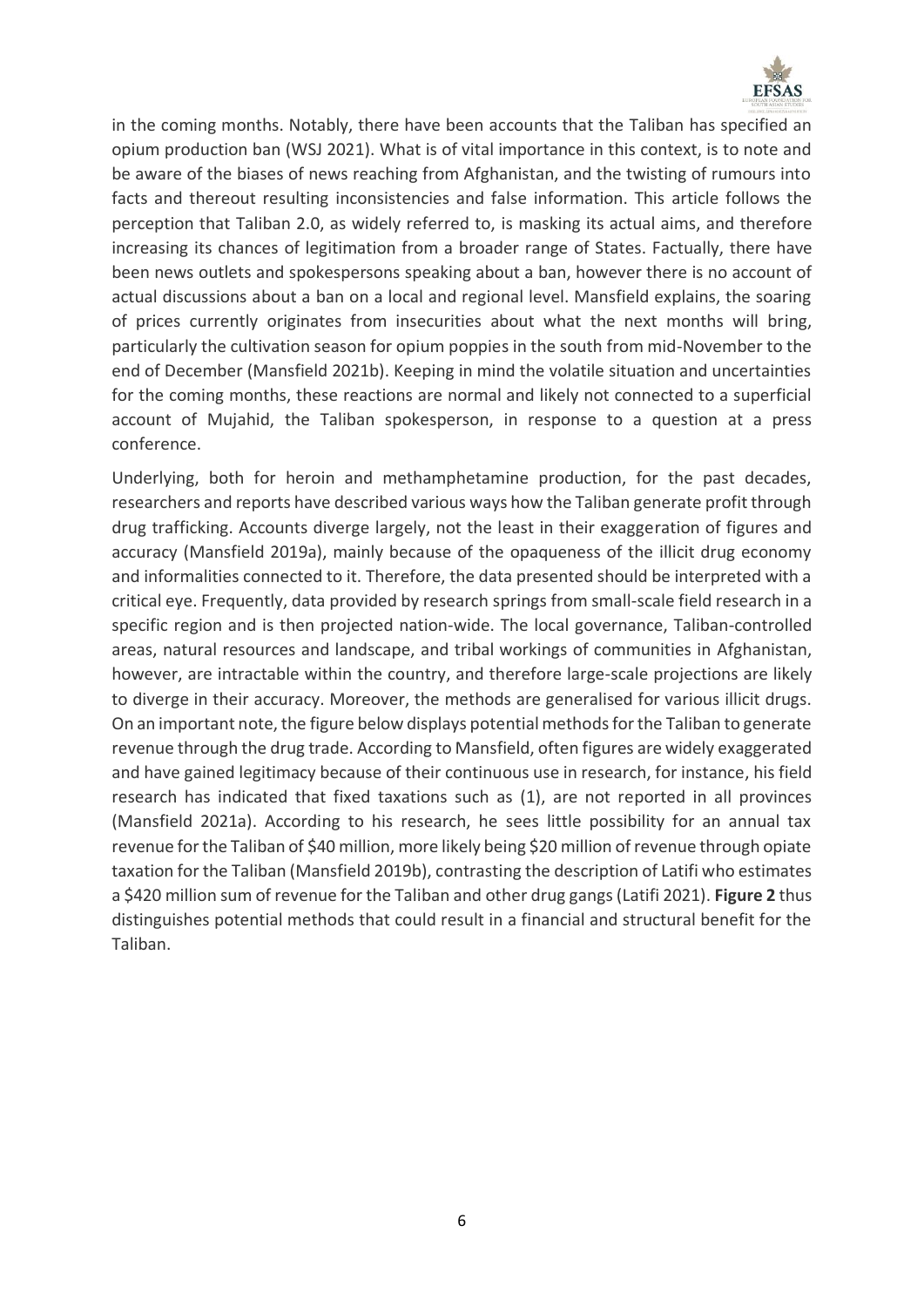

## **Figure 2: Methods for the Taliban to generate revenue through the illicit drug economy**

| Explanation                                                                                                                                                                                                                                                                                                                                                                                                                                     | Amount                                                                                        | <b>Details</b>                                                                                                                                                                                                                                                                                                                                                                                        |  |
|-------------------------------------------------------------------------------------------------------------------------------------------------------------------------------------------------------------------------------------------------------------------------------------------------------------------------------------------------------------------------------------------------------------------------------------------------|-----------------------------------------------------------------------------------------------|-------------------------------------------------------------------------------------------------------------------------------------------------------------------------------------------------------------------------------------------------------------------------------------------------------------------------------------------------------------------------------------------------------|--|
| Ushr                                                                                                                                                                                                                                                                                                                                                                                                                                            |                                                                                               |                                                                                                                                                                                                                                                                                                                                                                                                       |  |
| Ushr is an Islamic 10% tax on the harvests of<br>irrigated land. It is said to be used particularly<br>for land necessary for opium poppy cultivation.<br>Reports indicate that Ushr is widely<br>exaggerated and continuously used as the main<br>source for Taliban revenue from drugs, whilst<br>field research indicates otherwise (Smith et. al<br>2021, Mansfield 2021b).                                                                 | $^{\sim}10\%$ tax                                                                             | Accounts of headmen indicate that<br>Ushr is paid by farmers in the<br>poppy cultivation business. The<br>beneficiaries of Ushr are 'the<br>poor', but accounts have indicated<br>that around one out of five of the<br>beneficiaries in 2019 were Taliban<br>(Zeiler 2021). It is most frequently<br>directed towards village-level sub<br>commanders or district level<br>commanders (Peters 2009). |  |
| Tax per volume                                                                                                                                                                                                                                                                                                                                                                                                                                  |                                                                                               |                                                                                                                                                                                                                                                                                                                                                                                                       |  |
| Various researchers who conduct field work in<br>Afghanistan believe that, rather than (1), the<br>taxation of drugs is based on volume and fixed<br>price based on weight or the quantity (Smith et.<br>al 2021).                                                                                                                                                                                                                              | based on<br>volume<br>and fixed<br>pricings                                                   | According to Smith et. al, the<br>taxation on this, comparably to<br>the descriptions of Ushr, are<br>merely around 1% of the price of<br>the drug, and therewith result in<br>drastically lower revenues for the<br>Taliban.                                                                                                                                                                         |  |
| Shopkeepers and Business owners Tax                                                                                                                                                                                                                                                                                                                                                                                                             |                                                                                               |                                                                                                                                                                                                                                                                                                                                                                                                       |  |
| The shopkeepers and Business owners' tax is a<br>10% tax that can be imposed by the Taliban on<br>shopkeepers and small business owners, as well<br>as passing through trucks (Peters 2009).<br>Additionally, an equal of \$8 per month was<br>collected in mosques per family in Musa Qala<br>(Peters 2009).                                                                                                                                   | 10% tax                                                                                       | This account stems from research<br>by Peters, who conducted an<br>interview with a shopkeeper in<br>Helmand (Peters 2009). Other<br>studies have indicated that this is<br>only present in certain regions and<br>districts.                                                                                                                                                                         |  |
| <b>Transportation costs</b>                                                                                                                                                                                                                                                                                                                                                                                                                     |                                                                                               |                                                                                                                                                                                                                                                                                                                                                                                                       |  |
| Payments during the transport and trafficking<br>of drugs are frequently noted as another source<br>of revenue for the Taliban. What is described is<br>a tax when a crop is loaded to the<br>transportation vehicle, of \$0.07 per kg for<br>opium poppies, which seems dismissible,<br>however on a larger scale, when loaded into a<br>truck, "it can earn the insurgency as much [as]<br>\$1000 per truck" (Mansfield & Soderholm<br>2019). | \$0.07 per<br>kg<br>(Taywara)<br>; taxes in<br>Dak<br>worth up<br>to<br>\$750,000<br>per year | Trucks that travel from production<br>locations, such as Ziranj to Dak,<br>can levy the Taliban up to<br>\$750,000 of taxation costs on<br>transport per year (Smith et. al<br>2021).                                                                                                                                                                                                                 |  |
| Protection money                                                                                                                                                                                                                                                                                                                                                                                                                                |                                                                                               |                                                                                                                                                                                                                                                                                                                                                                                                       |  |
| The Taliban also make use of protection money.<br>The Taliban provide security for drug trade, of<br>fees which could range up to 20% (Peters 2009,                                                                                                                                                                                                                                                                                             | 20% tax,<br>donations                                                                         | Protection money is paid for<br>armed protection of transported<br>opiates (Peters 2009). Especially                                                                                                                                                                                                                                                                                                  |  |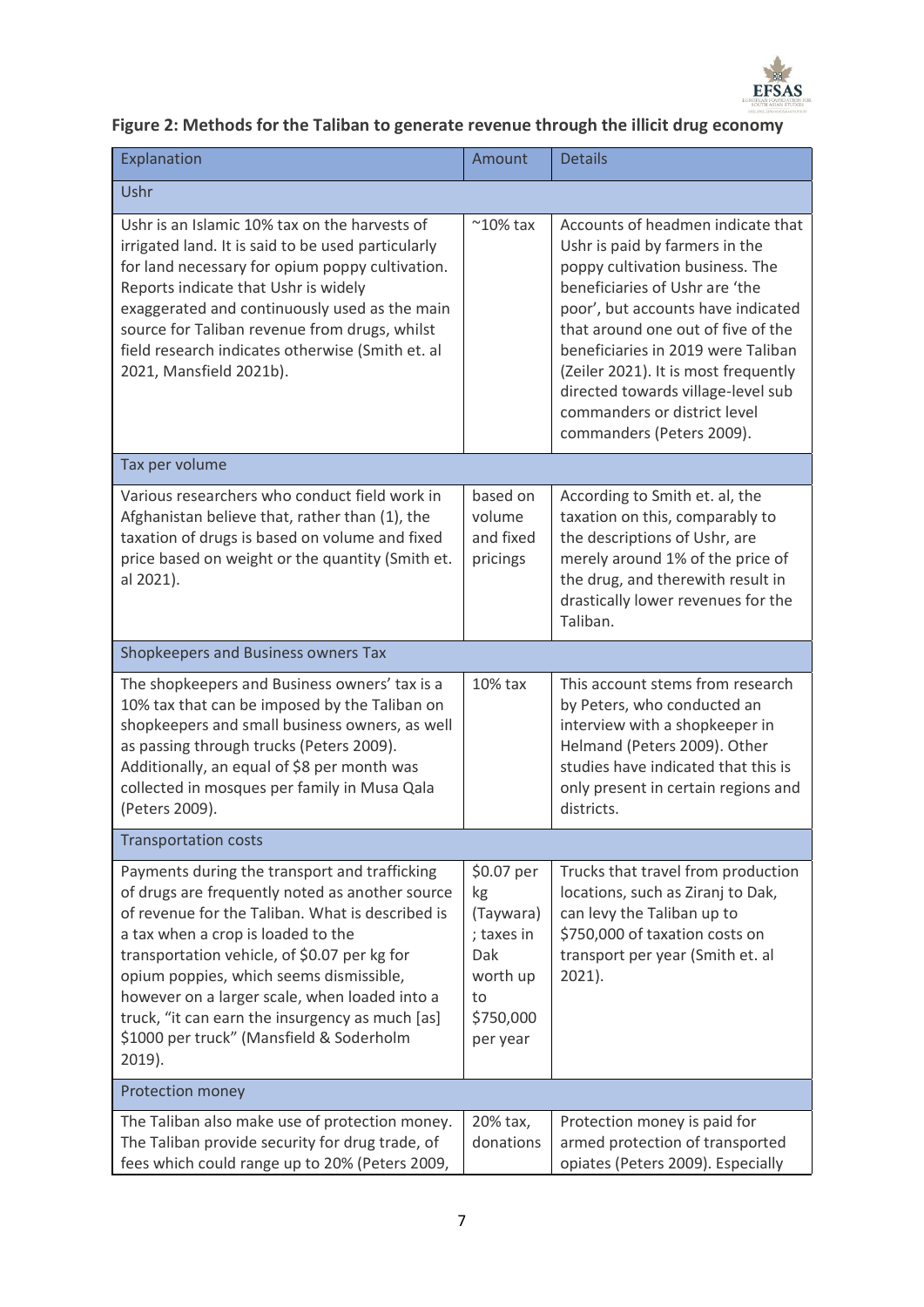

| 20). Also included here are large-scale<br>donations made by the traffickers to the<br>Taliban, to ensure this very protection (Sharma<br>2021).                                                                                            |                                                                                                        | for trafficking across borders,<br>attacks on the trucks are common,<br>and require protection.                                                                                                                                                                                                      |  |
|---------------------------------------------------------------------------------------------------------------------------------------------------------------------------------------------------------------------------------------------|--------------------------------------------------------------------------------------------------------|------------------------------------------------------------------------------------------------------------------------------------------------------------------------------------------------------------------------------------------------------------------------------------------------------|--|
| <b>Gifts and charities</b>                                                                                                                                                                                                                  |                                                                                                        |                                                                                                                                                                                                                                                                                                      |  |
| Frequently, taxes and payments made in the<br>framework of $(1) - (4)$ , are paid on a more<br>irregular basis and in the form of gifts or<br>charities, although in the same framework and<br>through pressurization (Mansfield 2019).     | Payments<br>of up to<br>the<br>equivalen<br>t of \$400,<br>single<br>donations<br>at higher<br>amounts | Gifts and charities are directly paid<br>to the local commander and are<br>undeclared and on a seasonal<br>basis (Mansfield 2019). Sattar, an<br>Afghan drug trafficker, for<br>instance, made a single donation<br>of \$330,000 to the Taliban<br>commanders to ensure protection<br>(Sharma 2021). |  |
| Taliban-run drug labs                                                                                                                                                                                                                       |                                                                                                        |                                                                                                                                                                                                                                                                                                      |  |
| Some Taliban commanders also took<br>responsibility for running a drug lab themselves<br>as an overseeing force. Direct involvement in<br>the process in recent years has been visible<br>more frequently.                                  | unclear                                                                                                | Peters describes those local<br>commanders of the Taliban shifted<br>from collecting protection fees to<br>running the drug labs themselves<br>and engaging with the drugs<br>business themselves (Peters 2009).                                                                                     |  |
| Aerial control                                                                                                                                                                                                                              |                                                                                                        |                                                                                                                                                                                                                                                                                                      |  |
| Control over the areas where the poppies are<br>grown (Labrousse 2005), and control over areas<br>where illicit drugs are processed and trafficked<br>leads to a direct possibility of receiving<br>payments and a share of the drug trade. | unclear                                                                                                | Given the current circumstances, it<br>is a given that aerial control has<br>increased significantly. Potentially,<br>the Taliban would be able to make<br>an immense profit from drug<br>trafficking, albeit its statements of<br>aiming at eradicating the illicit<br>economy.                     |  |

Sources: Peters (2009), Mansfield (2019a, 2019b), Soderholm & Mansfield (2019), Smith et. al (2021), Sharma (2021), Labrousse (2005), Zeiler (2021)

As visible, Figure 2 displays a general involvement of the Taliban in the illicit drug economy, and its various ties in the revenue stream from it. This generalization can be divided into the various segments of illicit drug trade. Most importantly, the Taliban's role in the illicit drug trade in Afghanistan in connection with an increasing methamphetamine market needs more attention and necessitate the prerequisite of understanding the methods of receiving financial streams from the economy to implicate its presence in the illicit drug economy.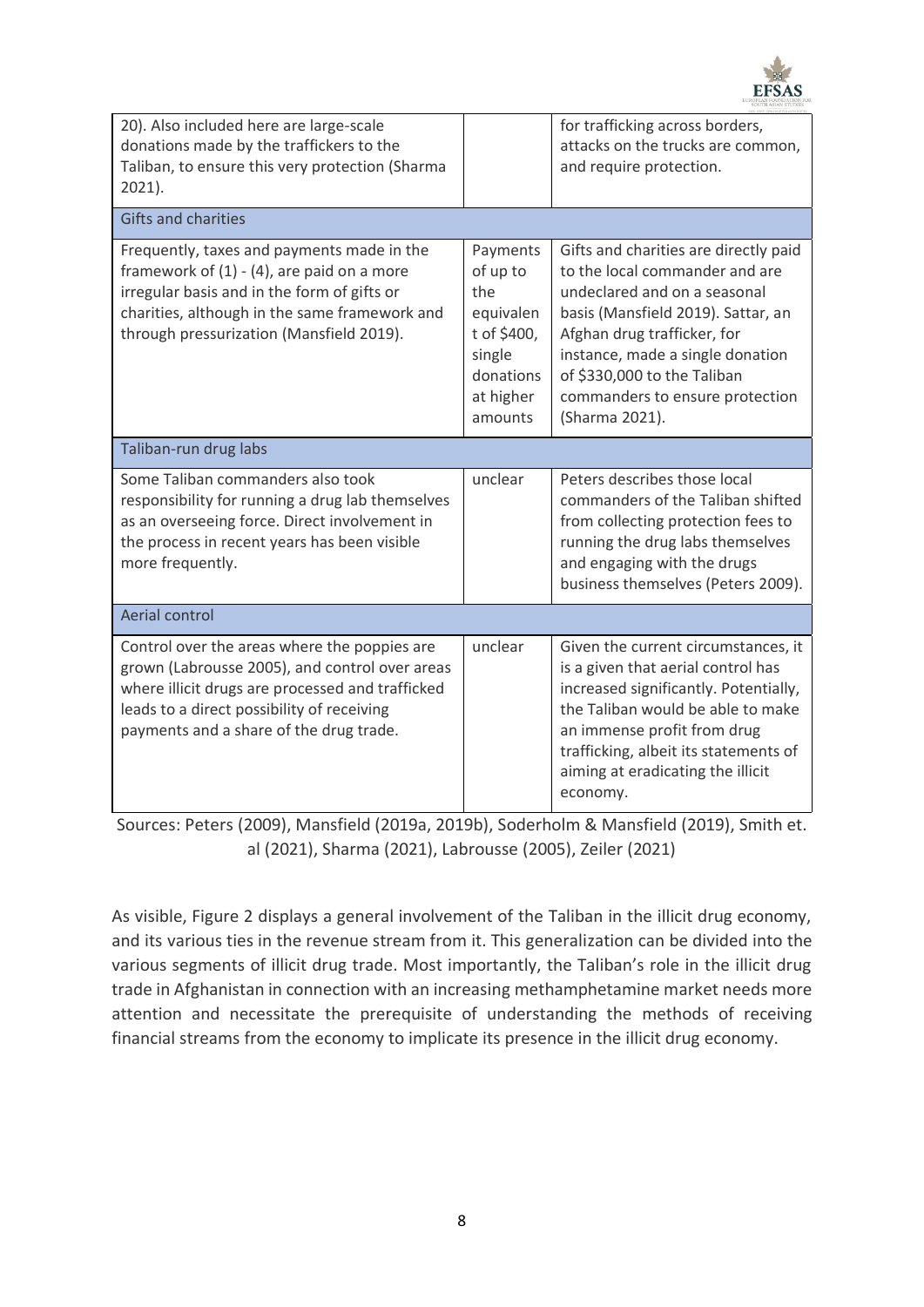

### **Confronting the Taliban's role in the Methamphetamine industry**

In line with this article's focus, analysing both the heroin and methamphetamine industry and an estimated revenue for the Taliban from each of the streams creates an understanding of the shift from the two industries. In their 2021 report, Smith and Mansfield discuss the Taliban revenue in Nimroz province, in the South-west of Afghanistan, on elements such as fuel and transit, which makes up for 79% of the revenue stream (\$17,5 million for fuel, and \$23.4 million for transit), and illegal drugs, which, following their research, amounts to an approximate of \$5.1 million. The province, being one of the regions particularly significant for drug trade in Afghanistan, does not stand for the entirety of Afghanistan's illicit drug economy, however it allows for a glimpse on data and the importance of the illicit drug industry in the Taliban's revenue stream, especially in contrast to frequent data analysis being widely inflated. This snapshot attempts to introduce a more accurate picture of the illicit drug economy in Afghanistan and subparts of it. Smith and Mansfield in their field work and collection of data come to these conclusions, which are based on the collection of quantitative and qualitative data, rather than reproduction of statements from public media outlets. The illegal drugs part as per Smith et. al, as displayed in **Figure 3**, is then again divided into various types and methods of illegal trade and the revenue for the Taliban springing from these. In Nimroz province the primary revenue sources are methamphetamine smuggling, production, ephedrine production, and opiate smuggling and poppy cultivation.



The methamphetamine industry is booming in the province because of various factors. The methamphetamine industry has two access points of taxation, as divided up in **Figure 4**, namely the ephedrine production and the methamphetamine laboratories and smuggling (Smith et. al 2021). The methamphetamine industry in Nimroz almost amounts to 75% of the illicit drug economy in the area, which is reasoned by the division of the production process, as well as its popularity because of the ease of production as discussed previously in the article, particularly because of the sourcing of ephedrine from the ephedra plant rather than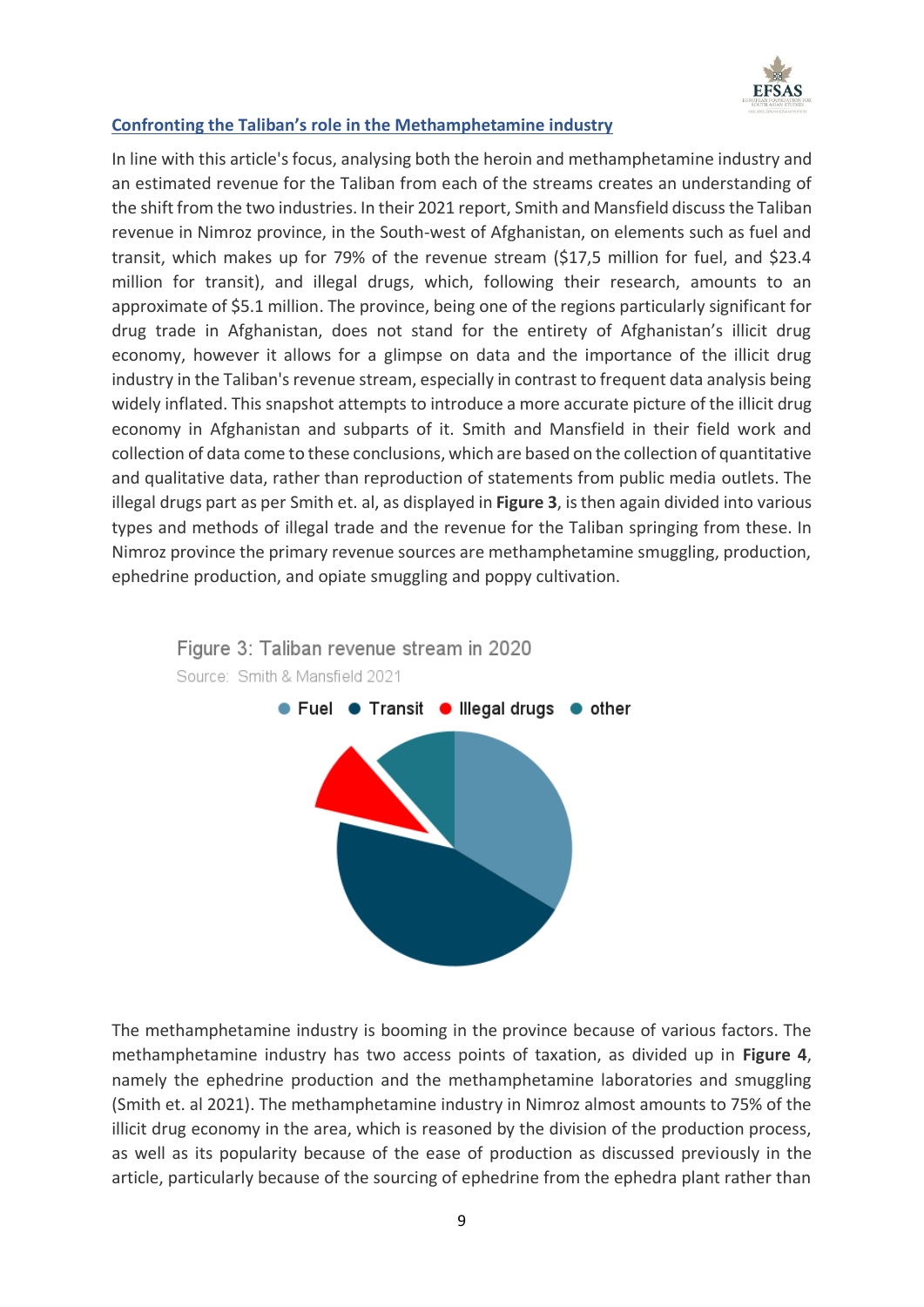

P-2-P. Smith et al. name the ephedrine taxation as per kilogram up to \$1.25, whereas the methamphetamine taxes can reach per kilogram up to \$3.75. Given this, the discussion of a shift from Heroin to Methamphetamine finds even more ground in the discussion on the illicit drug economy in Afghanistan, as well as the benefits it carries for the Taliban.



### **Assessment and forecast**

The illicit drug economy in Afghanistan, and within this, particularly the methamphetamine industry, coffers the Taliban's pockets with an enormous influx of revenue. The methamphetamine industry is booming in Afghanistan particularly due to the previously discussed reasoning:

- Natural occurrence of the Ephedra plant, which means little production costs and requires no cultivation
- Easy processing to ephedrine through household processing methods
- Low input prices comparing Ephedrine from Ephedra to P-2-P based-production, which leads to greater competitiveness on the market
- Little attention from the international periphery to the industry and the unregulated nature of the sector
- The element of public attention to poppy cultivation and heroin, which allows for the methamphetamine industry to go largely unnoticed and unmapped

The Taliban, over the last decades, has played a large role in Afghanistan's drug trafficking. The main rationale behind engagement with the illicit sector is a stable revenue stream. There are various angles that allow for the methods of instream of financial means for the Taliban: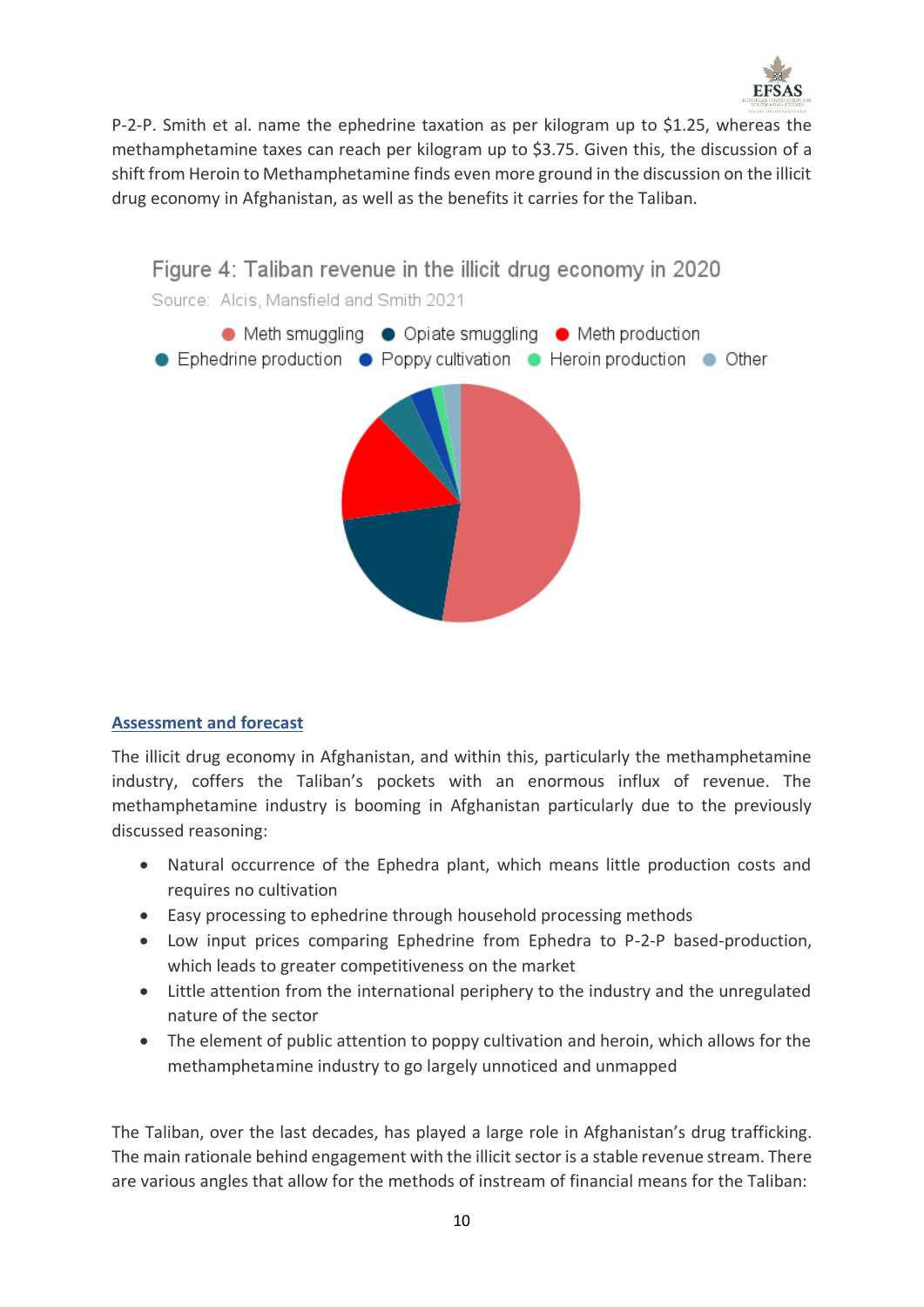

- Taxation and protection payments (Figure 2) are of importance for the revenue stream for the Taliban and have enabled a continuous inflow of financial means over the last two decades, which not the least has contributed to the ability of the Taliban uprising in August 2021.
- An increasing methamphetamine industry with little international attention and lower prices compared to other markets, provides for a new niche of illicit drug production in Afghanistan, a competitive advantage on the market, and easy household engagement in the production process.

Forecasting the viability and importance of the illicit heroin and methamphetamine industry in current times is a delicate matter. The factors that play into this, the supposed stop of opiate production as discussed by statements of Mujahid, the search for international recognition of a so-called mellowed down Taliban 2.0 which, though likely temporarily, is attempting a masked appearance, and foremost the inability of accurate measurement of the actual capacity of the illicit economy of the methamphetamine industry, and to what extent it is benefiting and could potentially benefit the Taliban's undertakings, leads to more questions instead of answers. Trajectories project a continued involvement of the Taliban in the illicit economy, albeit rumours of a stop, by virtue of the substantial benefit it brings for the Taliban, not only in the context of financial influx, but furthermore the control and infrastructure it has created. Apparent through research is the increasing scale of the methamphetamine industry toppling the knowledge of the actualities of the Afghan drug industry.

To provide a forecast regarding the future of the illicit drug trade in Afghanistan, there are currently two predominant scenarios. In both scenarios, the illicit economy would remain largely in control of the Taliban. First is the scenario where the Taliban Government does not receive large-scale recognition internationally. Without recognition, the pariah State could face isolation and sanctions, as well as external forces countering the standing of the regime. Isolation and sanctions would result in the illicit economy expanding largely because of its profitability and the structural advantage for an oversight power and involvement in rural communities for the Taliban. The illicit economy would flourish through the Taliban's involvement in it and would provide for the Government's workings. The counteractions of the international community could lead to air strikes and further counteractions against drug facilities, which, as earlier elaborated on, hardly hurts the Taliban, but leads to increasing problematics for the civil society sliding into poverty without many options other than further engaging with the Taliban. Second is a scenario where the Taliban Government does, in fact, receive large-scale recognition. An international recognition could lead to various outcomes. For one, a reduction or elimination, possibly temporarily, of the illicit economy to display cooperation and engagement with values and norms of those recognizing the Taliban could be the case to enhance the reputation of the Taliban. Likewise, incentivizing by the international community could require the Taliban to implement a stop to illicit drug trade and cultivation in Afghanistan, which could result in financial assistance and humanitarian aid on a larger scale in response to the lacking income for civilians, which would at the same time benefit the Taliban in its position of power. Thus, the future of drug trade then is subject to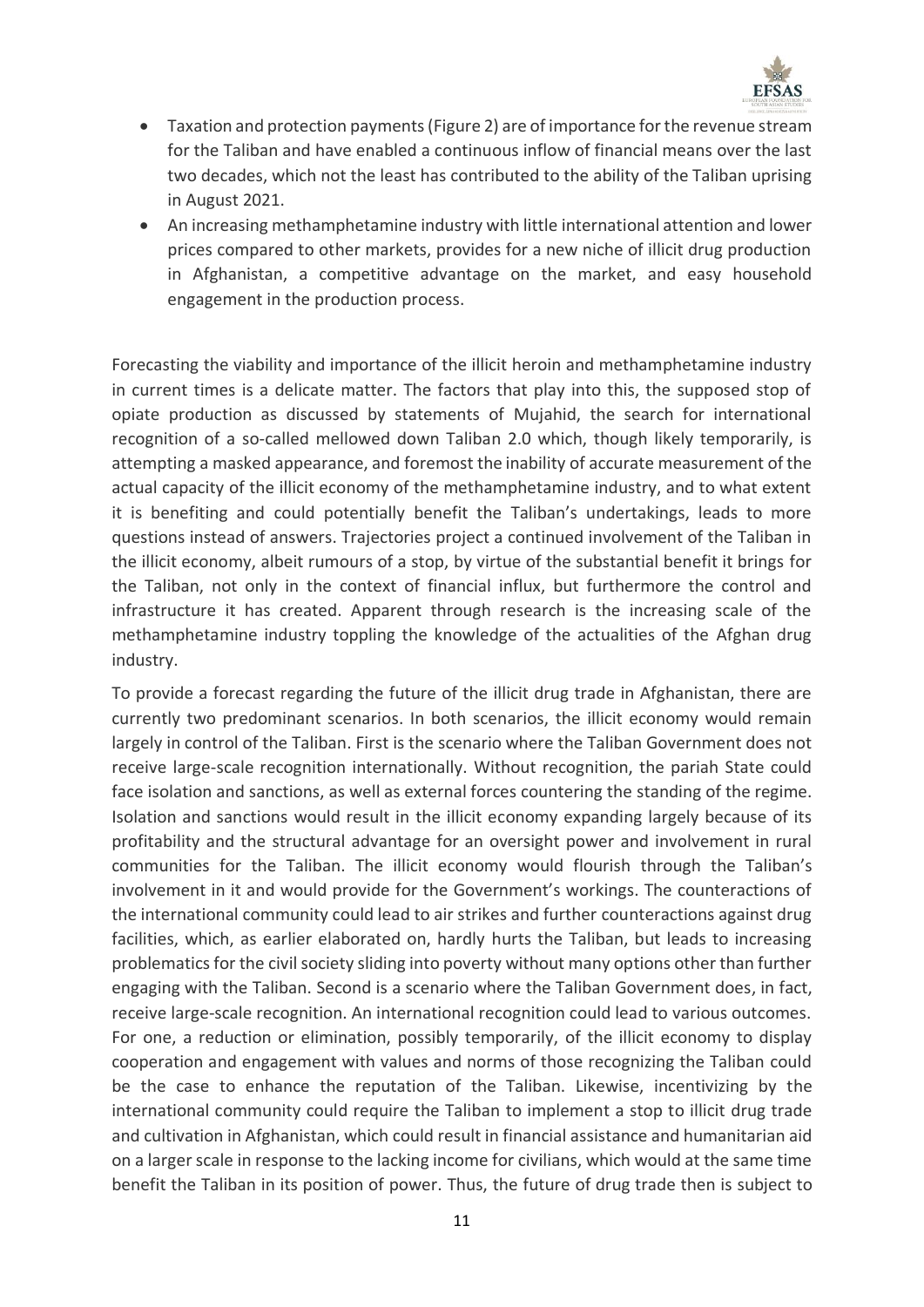

change, depending on the international community's approach, as well as willingness of collaboration of the Taliban, and how long a facade of this cooperation would last, and further how effective it would be to combat drug trade in Afghanistan, until the illicit drug economy would be reestablished. In both cases, it seems that the methamphetamine industry would have an advantage over the heroin industry because of the low input costs, little international attention, and the unmapped nature of the line of process to methamphetamine, and with this, little opportunities for outside forces to counteract.

Overall, what is necessary to note, is the large-scale inflation of profit numbers for the illicit industry. Though funds might not be as large as anticipated by public media outlets, the primary focus should be the obtainment and usage by the Taliban of generated funds (Mansfield 2019b, 20). As discussed, the illicit sector's structural drivers for employment of civilians are a substantial area of livelihood security. Thus, the main prioritization that needs to be taken to avoid future revenue flows towards the Taliban through the illicit drug sector is to establish a criminalisation for those exploiting and preying on the weak links of society (Colhoun 2021), which is, for obvious reasons, difficult to achieve currently with the Taliban being at the forefront of decision-making in Afghanistan. Most importantly, what needs to be taken into consideration, is who obtains those illegal funds and what they are then in turn used for (Mansfield 2021). It does not aid its cause if the Afghan population is harmed in the process of diminishing the scale of the illicit drug economy by conducting air strikes, or condemning the production of drugs.

What needs to be prioritised is how the drug involvement of the Taliban aids its cause, and how this can be curtailed.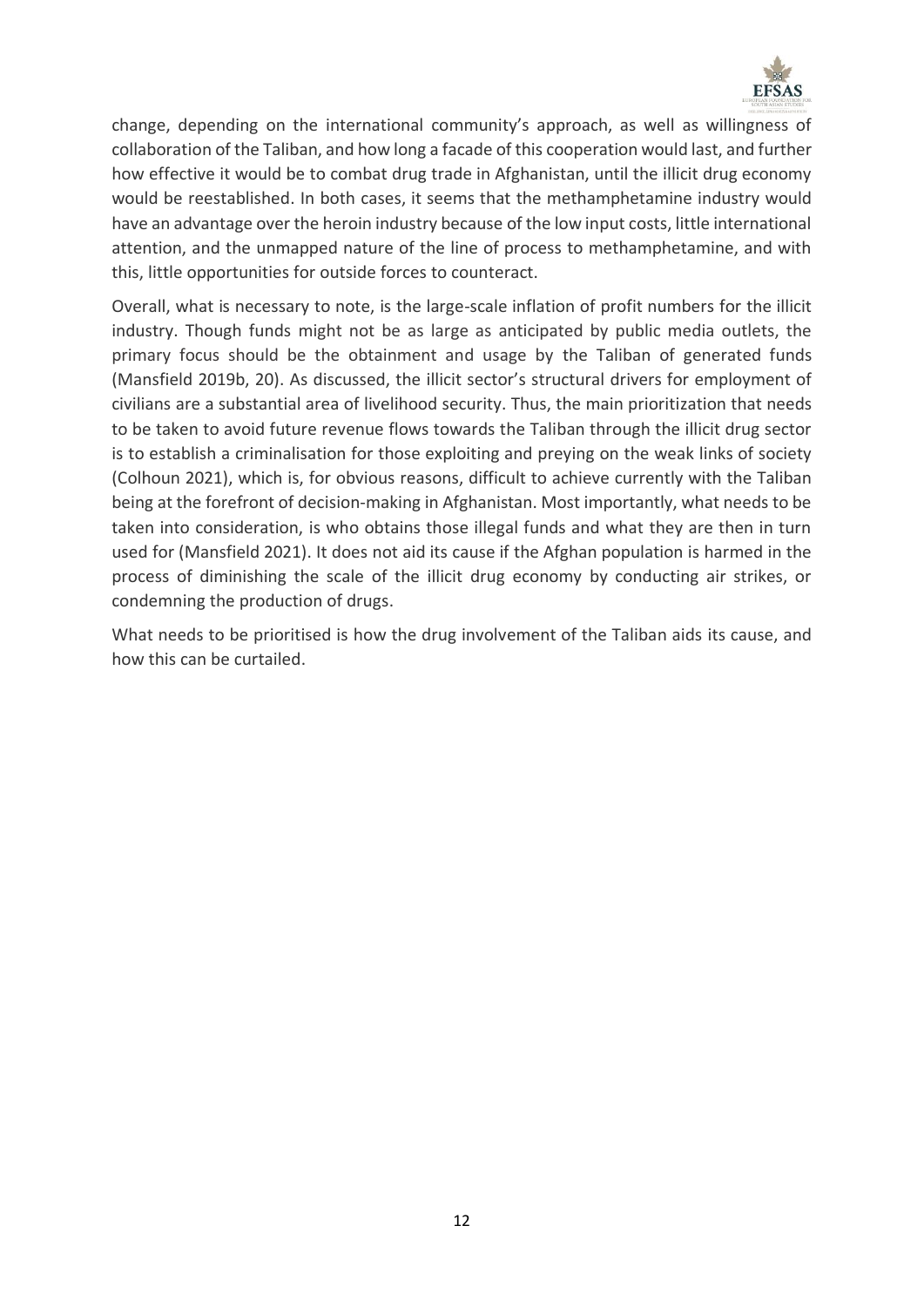

#### **Bibliography**

Al Jazeera English. (n.d.). *What's fueling Afghanistan's meth boom? | The Stream*. Retrieved August 6, 2021a, from [https://www.youtube.com/watch?v=suMd4i4LRmI.](https://www.youtube.com/watch?v=suMd4i4LRmI) Includes David Mansfield and Mark Colhoun.

Al Jazeera English. 17.08.2021. *Transcript of Taliban's first news conference in Kabul*. (n.d.). Retrieved August 26, 2021b, from [https://www.aljazeera.com/news/2021/8/17/transcript-of-talibans-first-press-conference-in](https://www.aljazeera.com/news/2021/8/17/transcript-of-talibans-first-press-conference-in-kabul)[kabul.](https://www.aljazeera.com/news/2021/8/17/transcript-of-talibans-first-press-conference-in-kabul)

Bhatia, J. (2020). Drugs and (dis)order in Afghanistan. *Drugs & (Dis)Order*, 43.

Billing, L. (2021, April 11). *Afghanistan's crystal meth boom is rooted in this plant*. Volume 99, Issue 13. [https://cen.acs.org/policy/global-health/Afghanistans-crystal-meth-boom-rooted/99/i13.](https://cen.acs.org/policy/global-health/Afghanistans-crystal-meth-boom-rooted/99/i13)

European Foundation for South Asian Studies (EFSAS). (2017, November). *Narco-Jihad. Haram money for a halal cause-EFSAS.pdf*. [https://www.efsas.org/Narco-Jihad.%20Haram%20money%20for%20a%20halaal%20cause-](https://www.efsas.org/Narco-Jihad.%20Haram%20money%20for%20a%20halaal%20cause-EFSAS.pdf)[EFSAS.pdf.](https://www.efsas.org/Narco-Jihad.%20Haram%20money%20for%20a%20halaal%20cause-EFSAS.pdf)

EU4MD. (November 2020). *EU4MD SPECIAL REPORT Emerging evidence of Afghanistan's role as a producer and supplier of ephedrine and methamphetamine*. Retrieved August 6, 2021, from [https://www.emcdda.europa.eu/system/files/publications/13410/emcdda-methamphetamine-in-Afghanistan](https://www.emcdda.europa.eu/system/files/publications/13410/emcdda-methamphetamine-in-Afghanistan-report.pdf)[report.pdf.](https://www.emcdda.europa.eu/system/files/publications/13410/emcdda-methamphetamine-in-Afghanistan-report.pdf)

EU4MONITORING DRUGS PROJECT: SPECIAL REPORT AFGHANISTAN. (2020, November 24). *Emerging methamphetamine industry in Afghanistan 'worrying', says new EMCDDA study*. [https://www.emcdda.europa.eu/system/files/attachments/13417/Highlights-Afghanistan-EU4MD-NOV-](https://www.emcdda.europa.eu/system/files/attachments/13417/Highlights-Afghanistan-EU4MD-NOV-2020.pdf)[2020.pdf.](https://www.emcdda.europa.eu/system/files/attachments/13417/Highlights-Afghanistan-EU4MD-NOV-2020.pdf) 

Labrousse, A. (2005). The FARC and the Taliban's Connection to Drugs. *Journal of Drug Issues*, *35*(1), 169–184. <https://doi.org/10.1177/002204260503500108>

Latifi, A. (2021, August 16). *Afghanistan is being overrun by crystal meth*. Business Insider. [https://www.businessinsider.com/afghanistan-is-being-overrun-by-crystal-meth-2021-5.](https://www.businessinsider.com/afghanistan-is-being-overrun-by-crystal-meth-2021-5)

Lynzy Billing. (2021). "Afghanistan's Crystal Meth Boom is rooted in this plant, in Chemical & Engineering News 99 no. 13 (April 2021).

Mansfield, D. (April 2019a). *Denying Revenue or Wasting Money? Assessing the Impact of the Air Campaign Against 'Drugs Labs' in Afghanistan*.https://www.lse.ac.uk/united-states/Assets/Documents/mansfield-aprilupdate.pdf.

Marson, S. E. R., Zamir Saar and James. (2021, August 28). WSJ News Exclusive | Taliban Move to Ban Opium Production in Afghanistan. *Wall Street Journal*[. https://www.wsj.com/articles/taliban-afghanistan-heroin-ban](https://www.wsj.com/articles/taliban-afghanistan-heroin-ban-opium-production-11630181316)[opium-production-11630181316.](https://www.wsj.com/articles/taliban-afghanistan-heroin-ban-opium-production-11630181316)

Mansfield, D. (2019b). *The Sun Cannot be Hidden by Two fingers: Illicit Drugs and the Discussions on a Political Settlement in Afghanistan*. *Afghanistan Research and Evaluation Unit (AREU)*(Briefing Paper).

Mansfield, D. (2021, August 31). 1. I was trying to avoid any more threads for a while but this story needs much more context and a look beyond the headlines. It represents only a snapshot in time and perhaps a local event: It certainly [is] not the whole picture. [Https://t.co/5FPKoJdtOE](https://t.co/5FPKoJdtOE) [Tweet]. *@mansfieldintinc*. [https://twitter.com/mansfieldintinc/status/1432639022996856834.](https://twitter.com/mansfieldintinc/status/1432639022996856834)

Mansfield, D. (2021, August 6). *Denying Revenue or Wasting Money? Assessing the Impact of the Air Campaign Against 'Drugs Labs' in Afghanistan*. [https://www.lse.ac.uk/united-states/Assets/Documents/mansfield-april](https://www.lse.ac.uk/united-states/Assets/Documents/mansfield-april-update.pdf)[update.pdf.](https://www.lse.ac.uk/united-states/Assets/Documents/mansfield-april-update.pdf)

Mansfield, D., Smith, G., & Alcis. (2021a). War gains: How the economic benefits of the conflict are distributed in Afghanistan and the implications for peace: A case study on Nimroz province. *Lessons for Peace Afghanistan*, *ODI Think Change*. [https://areu.org.af/wp-content/uploads/2019/05/1904E-The-Sun-Cannot-be-Hidden-by-](https://areu.org.af/wp-content/uploads/2019/05/1904E-The-Sun-Cannot-be-Hidden-by-Two-Fingers1-1.pdf)[Two-Fingers1-1.pdf.](https://areu.org.af/wp-content/uploads/2019/05/1904E-The-Sun-Cannot-be-Hidden-by-Two-Fingers1-1.pdf)